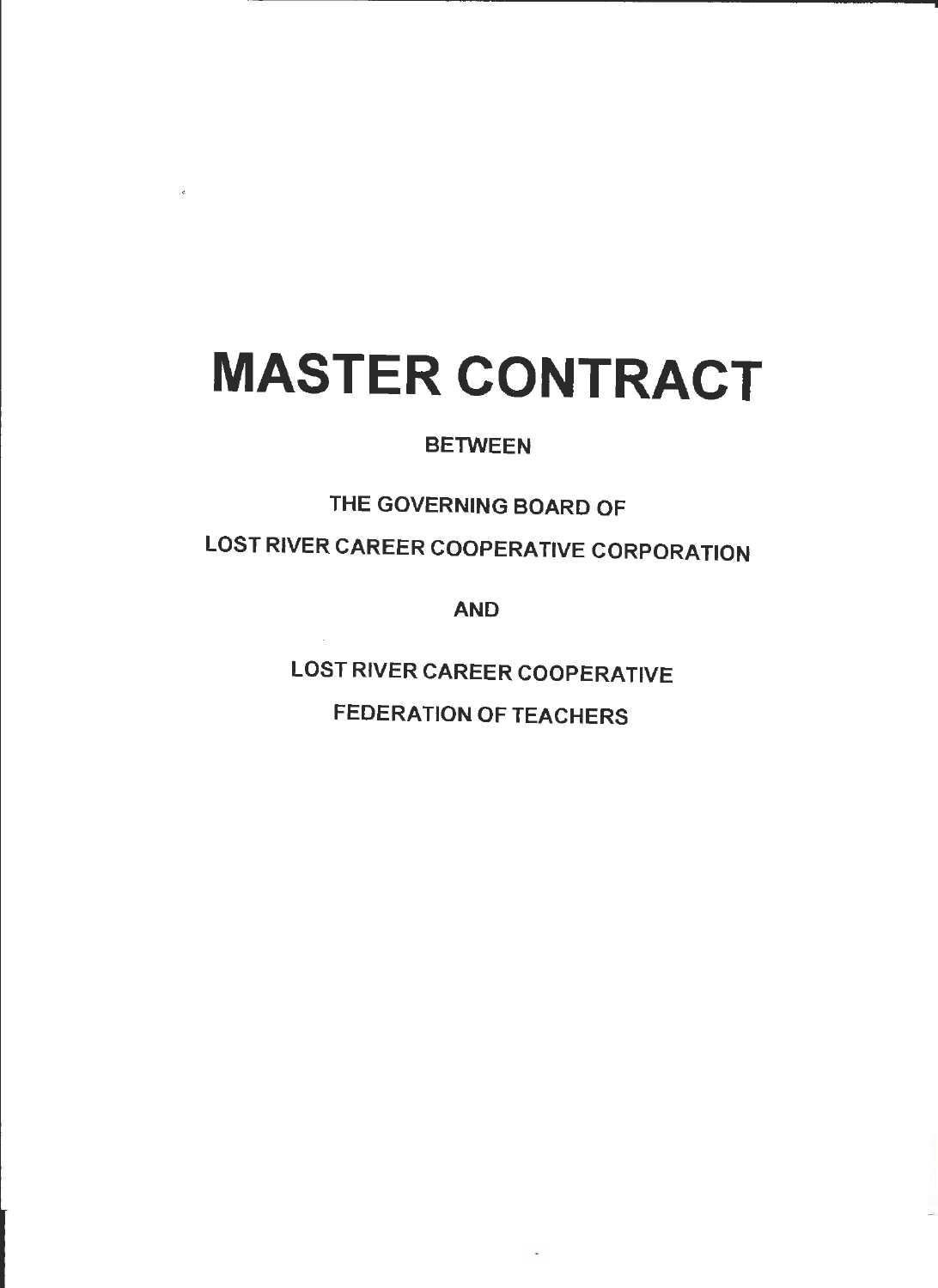## **MASTER CONTRACT**

#### **BETWEEN** THE GOVERNING BOARD OF LOST RIVER CAREER COOPERATIVE CORPORATION AND LOST RIVER CAREER COOPERATIVE FEDERATION OF TEACHERS

This master contract entered into by and between the Board of School Trustees of the Lost River Career Cooperative Corporation, hereinafter called the board, and the Lost River Career Cooperative Federation of Teachers, hereinafter called the association, shall be in full force and effect from July 1, 2018 through June 30, 2019.

#### WHEREAS: the Board and the Association recognize and declare that providing quality career and technical education for the students of Orange and Washington counties in Indiana is their mutual aim, and

WHEREAS: the Board has met with the Association designated representatives and entered into deliberate negotiations and discussions as provided by Public Law 217, Acts of 1973, and PL 48-2011 and PL 90-2011 , Indiana, concerning items contained in this contract, it is hereby agreed as follows: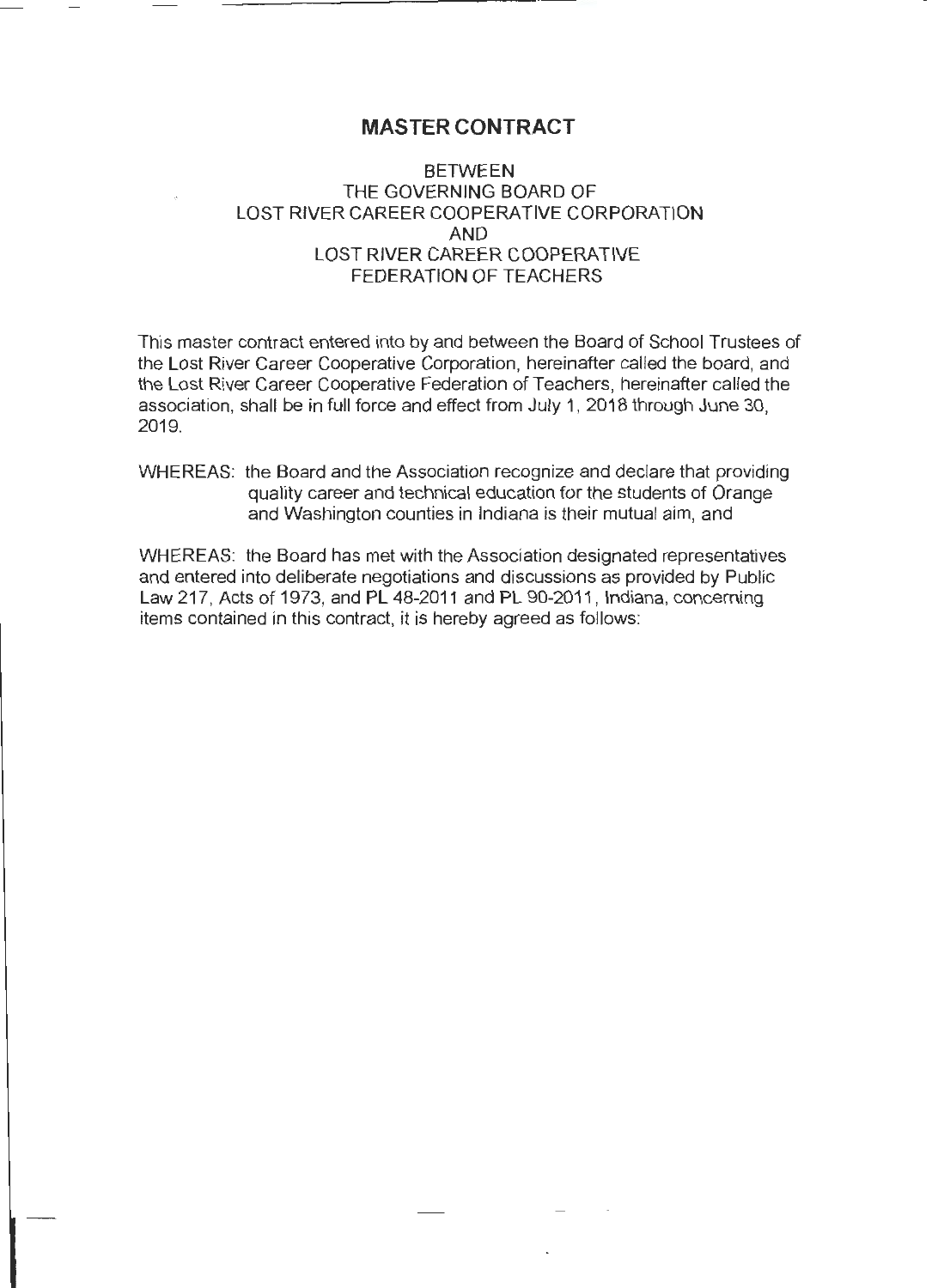## **ARTICLE I**

#### **RECOGNITION AND DEFINITIONS**

A. RECOGNITION: The Board hereby recognizes the Lost River Career Cooperative Federation of Teachers as the exclusive representative of all teachers in the Lost River Career Cooperative Corporation.

#### B. **DEFINITIONS:**

- 1. The term "teacher'' when used in this contract shall refer to all certified teaching personnel employed by the Board.
- 2. The term "Board" and "Association" shall include authorized officers, representatives, and agents.
- 3. The term "School Corporation", when used in this contract, shall refer to the Lost River Career Cooperative Corporation of Orange and Washington Counties in Indiana and the term "Federation" when used in this Agreement shall refer to the Lost River Career Cooperative Federation of Teachers in the State of Indiana.
- 4. The term "emergency" when used in this Agreement shall refer to a condition or situation which could not have been anticipated under normal circumstances.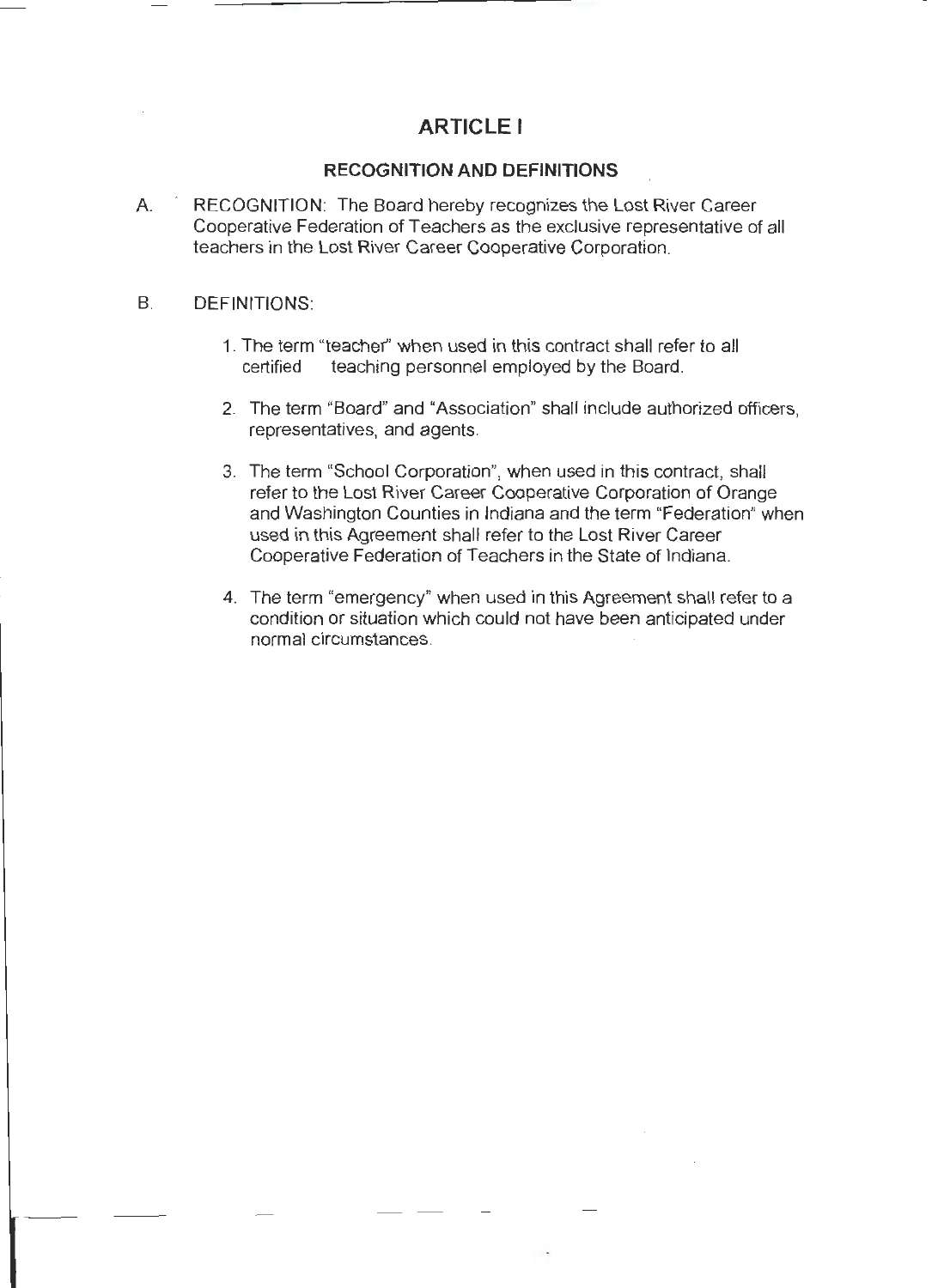## **ARTICLE II**

#### **GENERAL PROVISIONS**

- . A. The agreements in this Contract shall supersede any rules, regulations, or practices of the Board which are contrary to, or inconsistent with, the terms recorded herein.
- B. If any provisions of this Agreement or any application of this Agreement to any employee or group of employees is held to be contrary to law, then such provision or application shall not be deemed valid and subsisting, except to the extent permitted by law, but all other provisions or applications shall continue in full force and effect.
- C. The Director and the Federation shall meet at a time and place mutually agreed upon at the request of either party to discuss the implementation of the provisions of this Agreement.
- D. The Board, or its authorized representatives and representatives of the Federation shall meet at a place and time mutually agreed upon at the request of either party to discuss all matters relating to the implementation of this Agreement.
- E. The Board agrees to make available for inspection to representatives of the Federation all public records of the school corporation except those whose disclosure is prohibited by law, such to be made within a reasonable time after the request.
- F. After the beginning of the school year, the exclusive representative shall deliver by October 1 to the Board the names of teachers who authorize payroll deductions and the amounts of membership dues or assessments of the exclusive representative including the American Federation of Teachers. The Board shall deduct such sum in twenty-six (26) equal payments, corresponding with the pay schedule, or other convenient equal payments. The deductions shall be remitted monthly to the exclusive representative.

On or before the first Friday in September in each school year, the teacher shall provide written authorization to the director requesting a deduction from the salary of such teacher for the purpose of having the school corporation make remittances for tax sheltered annuities. Such authorization shall be for an amount divisible in twenty-six (26) equal installments and the Board shall thereafter make periodic remittances to the annuity selected on the basis of twenty-six (26) installments.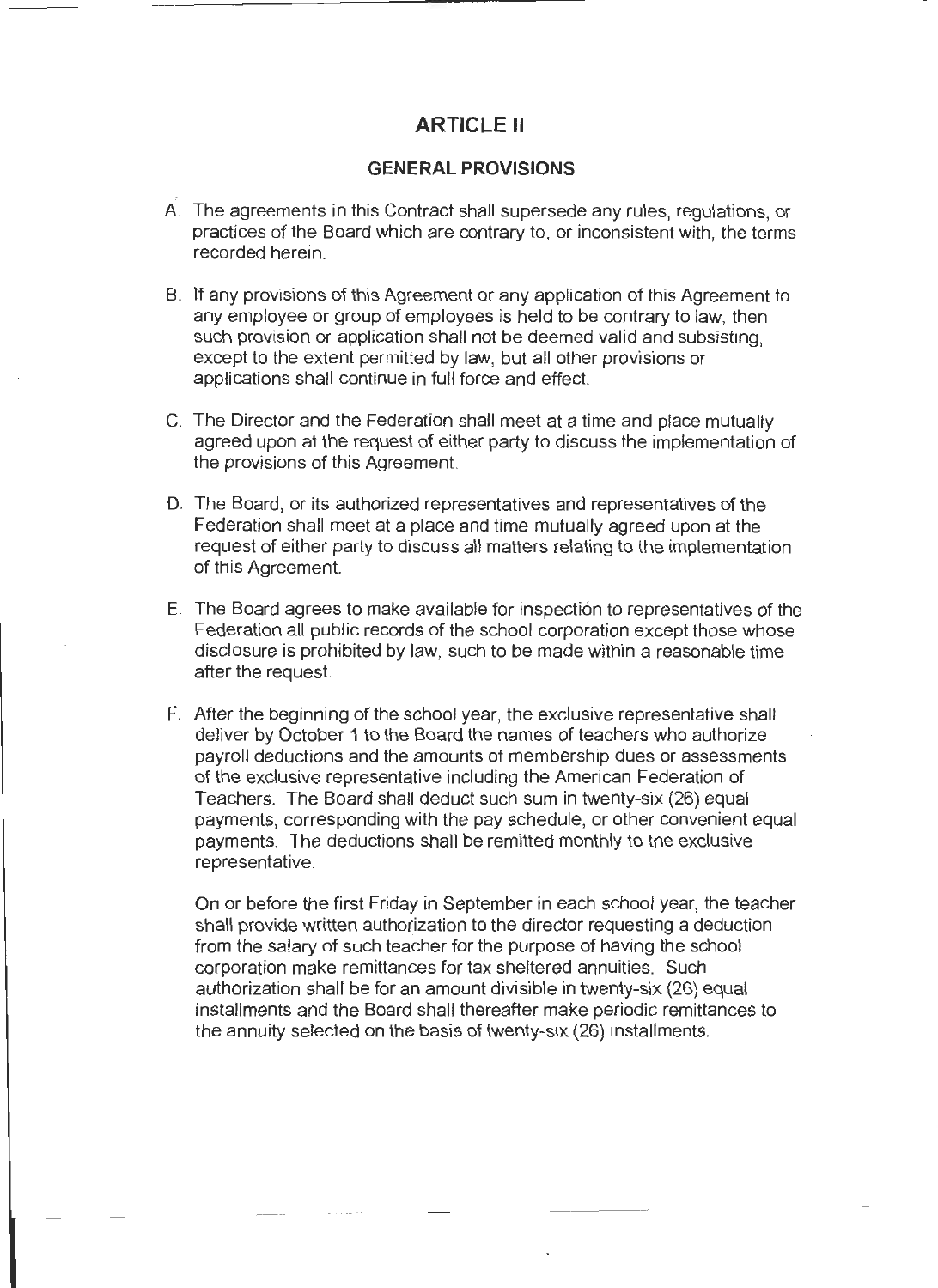## **ARTICLE** Ill

#### **GRIEVANCE PROCEDURE**

This· Grievance Procedure, hereinafter referred to as "Procedure," stipulates the conditions under, and the procedures by which, grievances alleged by certain certificated school employees as defined in this agreement shall be processed. If any such grievances arise, there shall be no stopping or suspension of work because of such grievances; but such grievances shall be submitted to the following grievance procedures.

A. Definitions - As used in this Procedure

- 1. "Grievance" means and shall be limited to, an alleged violation of a specific article or section of this written agreement.
- 2. "Director" means the chief administrative officer of the school corporation or any person(s) designated by him/her to act in his/her behalf in dealing with certificated school employees.
- 3. "Grievant" means the certificated school employee(s) directly affected by the alleged violation making the claim.
- 4. "Days" mean calendar days.
- B. Structure
	- 1. The grievant shall be represented by the Federation at all formal levels of the Procedure, limited however to a total of two (2) representatives.
	- 2. There shall be no additional allegation or remedy submitted by the grievant or his/her representative during the grievance process once a formal grievance has been filed at Formal Level One.
- C. Procedure
	- 1. The number of days indicated at each level should be considered as maximum. The time limits specified may, however, be extended by mutual agreement of the grievant and the Board.
	- 2. Informal Grievance

Within forty-five (45) days of the time the grievant first knew or reasonably should have known of the act or condition upon which it is based, the grievant must present the grievance to his/her Director or immediate supervisor or his/her designee by meeting with him/her individually and privately, in an informal manner during non-instructional hours. Failure of the grievant to so meet and discuss said alleged grievance provided herein shall prevent the grievant from pursuing the other grievance levels (s). Within seven (7) days after presentation of the grievance, the Director or immediate supervisor or his/her designee shall give his/her answer orally to the grievant.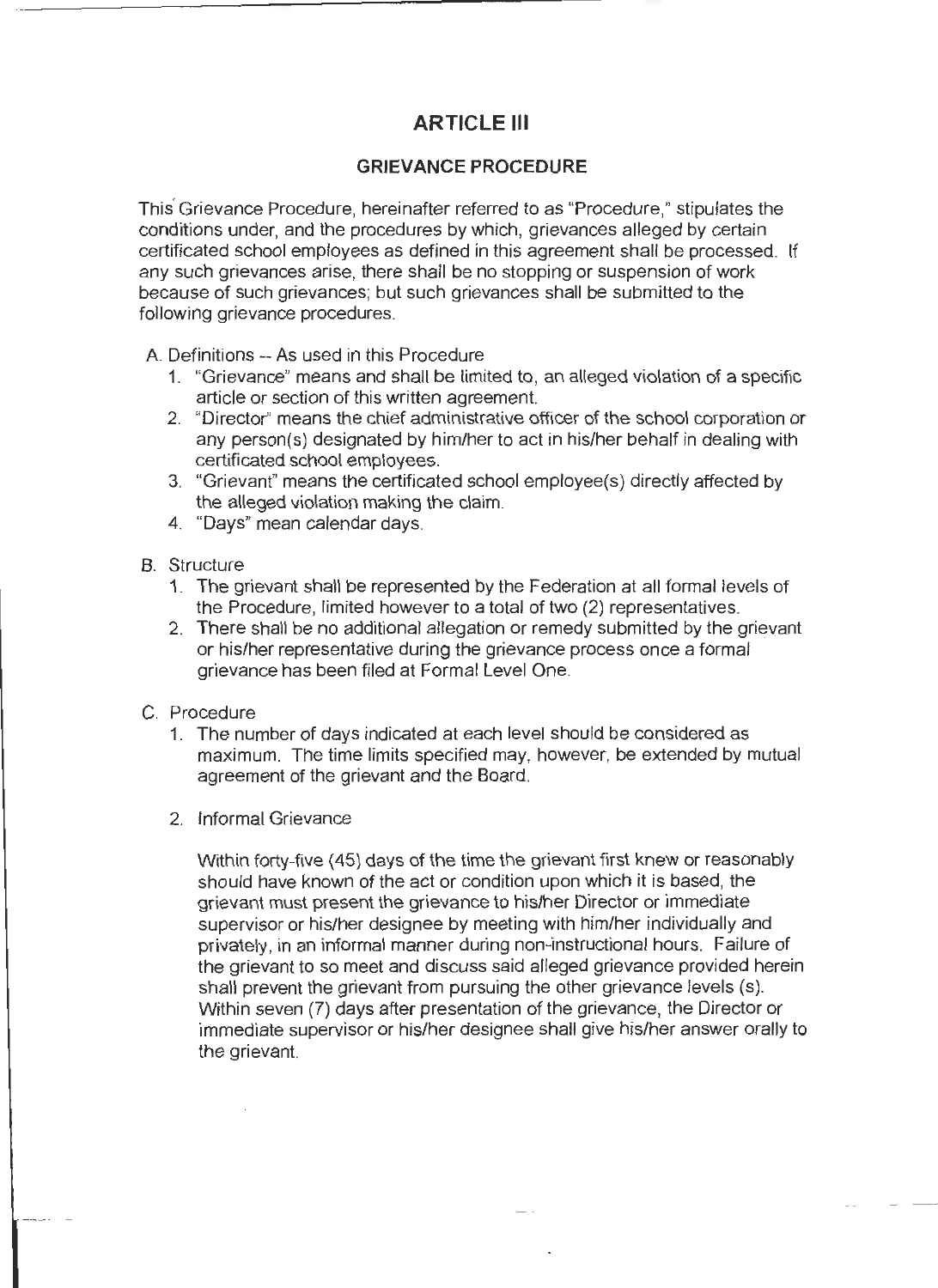- D. Formal Grievance
	- 1. Level One: Within ten ( 10) days of the oral answer, if the grievance is not resolved, it must be filed by the grievant with the Director or his/her designee in writing, signed by the grievant and the Federation Grievance Chairman on the forms attached hereto as Appendix C. Within seven (7) days after receiving the written grievance, the Director or supervisor or his/her designee shall communicate his/her designee shall communicate his/her answer in writing to the grievant.
	- 2. Level Two: In the event the grievance is not resolved at Level One, or if no written decision has been rendered within the time limit provided, the grievant may submit the grievance to the Board provided the grievant files said written appeal with the Board within seven (7) days of the receipt of the Director's answer.

Upon receipt of said appeal, the Board shall hold a hearing and rule within sixty (60) days on the disposition of the grievance. The ruling must be in writing. If allowable by the law, the hearing shall be in executive session of the Board and not a public meeting, but at a specific designated time. At least ten ( 10) days' written notice of the hearing shall be given grievant and the Federation Grievance Chairman.

- E. Miscellaneous
	- 1. All documents, communications and records dealing with the grievance shall be filed separate from the personnel files of the grievant.
	- 2. Any hearing on a grievance must be held during non-instructional hours.
	- 3. Only days when school is in session will count in the time allotments for grievance procedures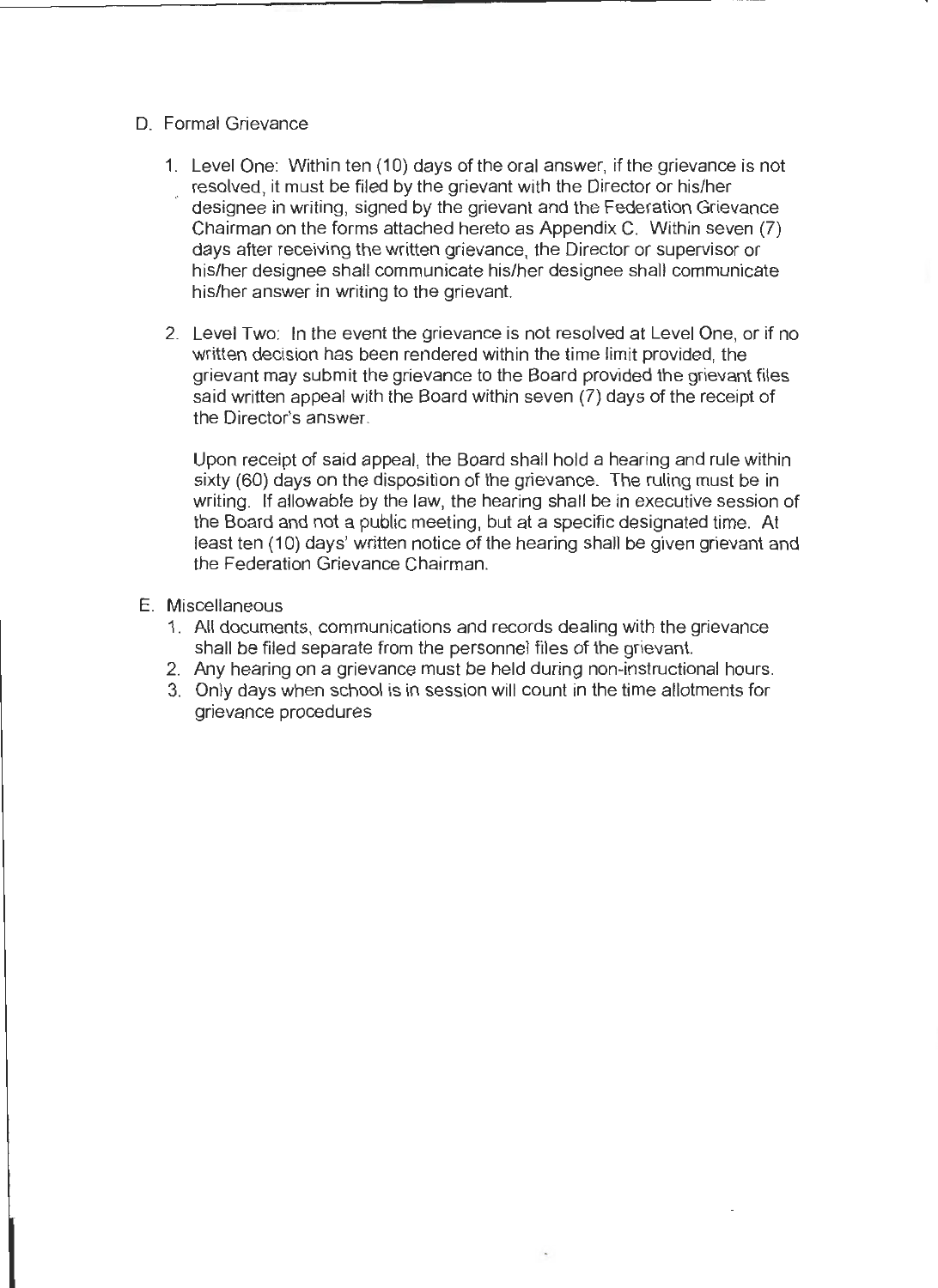## **ARTICLE IV**

#### **LEAVES OF ABSENCE**

#### A. Leave days

School Employees shall be allowed seventeen (17) leave days each year of employment if contracted for 183 days. If in any one school year the School employee shall be absent less than the allocated number of days, the remaining days shall accumulate in leave days up to two-hundred seventy-eight (278) days.

- B. Jury Duty: Teachers may be granted leave for jury duty with regular salary provided they endorse the jury check to LRCC.
- C. Death in the Family: Each teacher may be absent not to exceed five (5) consecutive days with pay for school days on account of each death in the immediate family during the period before and after death. The definition of "immediate family" is father, mother, father-in-law, mother-in-law, grandchild, husband, wife, or child of the teacher or spouse or any other relative who was living at the time of the death as a member of the household of the teacher. One day's absence without loss of pay shall be given for the death of an uncle, aunt, first cousin, niece, nephew, brotherin-law, sister-in-law, grandparent, or grandparent-in-law, not living in the household of the teacher. Each teacher may be absent not to exceed three (3) working days within five (5) calendar days on account of a death of a brother or sister.
- D. Emergency Leave: Leave paid or unpaid may be granted for emergency by the director.
- E. At the conclusion of a school year, the Board will compensate the teachers additionally as follows:

| 1. Teachers using a total of 0 leave days \$360                        |
|------------------------------------------------------------------------|
| 2. Teachers using a total of 1 leave day \$300                         |
| 3. Teachers using a total of 2 leave days \$240                        |
| 4. Teachers using a total of 3 leave days \$180                        |
| 5. Teachers using a total of 4 leave days \$120                        |
| 6. Teachers using a total of 5 leave days $\ldots \ldots \ldots$ \$ 60 |
| 7. Teachers using a total of 6 or more leave days.  \$0                |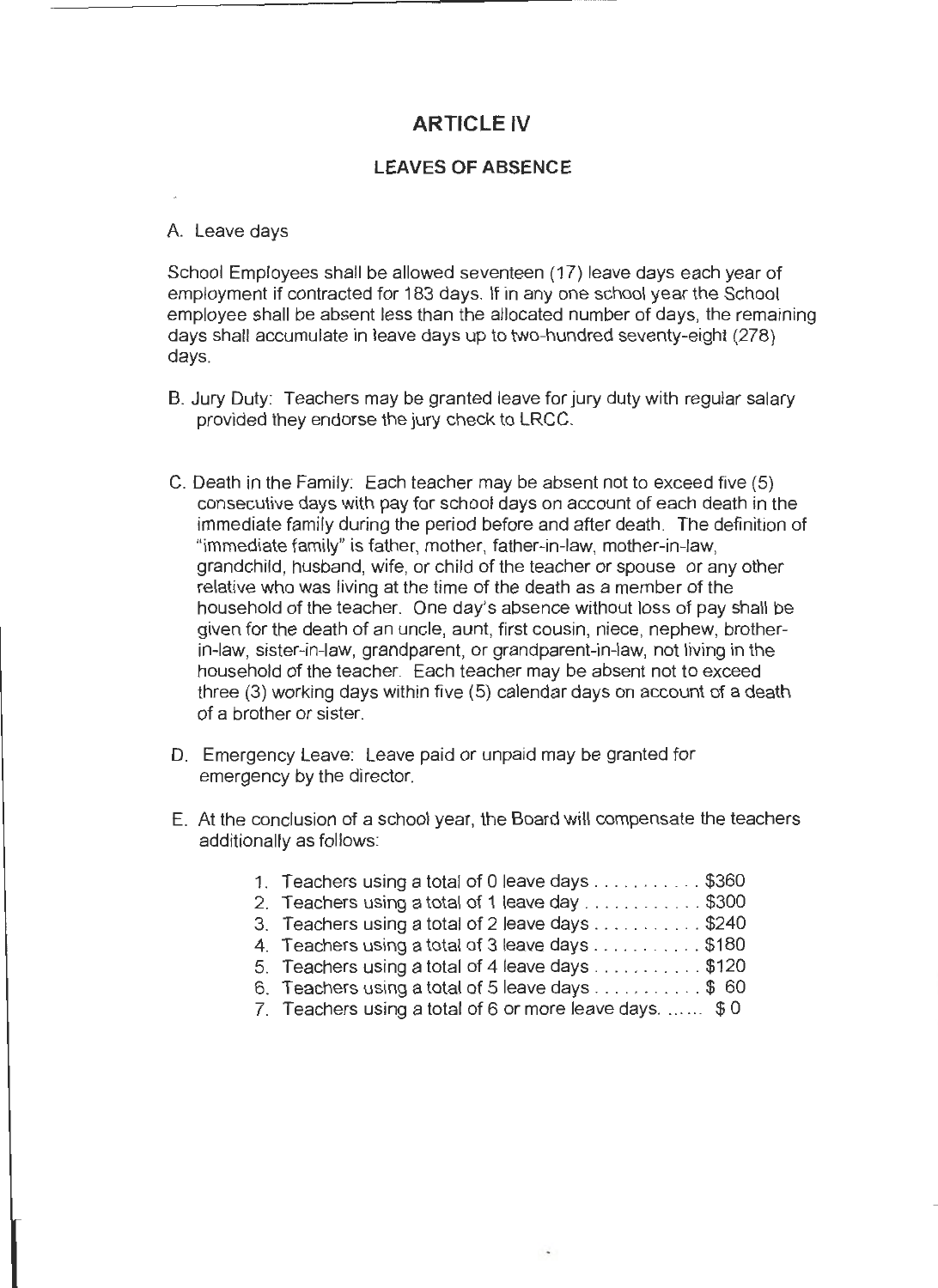## **ARTICLEV**

#### **COMPENSATION AND EXPENSES**

- A. Leave: Effective at the beginning of each school year Teachers shall be entitled to be absent from school with pay on account of personal illness, quarantine, or personal business for a total of seventeen (17) days. Unused leave may accumulate to two-hundred seventy-eight (278) days.
- B. Salary: Starting salaries of teachers is set forth in Appendix A
- C. Salary: Salary range is \$35,298.87-\$62,871.29
- D. ECA: Salary differentials other than those listed above shall be found in Appendix B.
- E. Compensation plan for salary increase

To receive a salary increase, a teacher must meet the following factors: (1) year of experience (defined as working in the Cooperative at least 120 days in the prior school year) and (2) an evaluation rating of effective or highly effective. Experience accounts for 33% of the increase, and evaluation rating accounts for 67% of the increase. The amount of salary increase is dependent upon the salary increases of the three member school corporations that make up the Lost River Career Cooperative. Eligible teachers will receive the average of any increases of the three member corporations - For example, if Paoli gives a 3% increase, Springs Valley gives a 1 % increase, and West Washington gives a 1% increase, the total is 5%. The average (5% divided by 3) is 1.67%. Under this example, the increase for LRCC eligible teachers would be 1.67%. LRCC will notify the Federation of the actual salary increase amount after it has received all of the necessary information from the three school corporations. Teachers rated as ineffective or improvement necessary are not eligible for any salary increase. Any funds that would otherwise have been allocated for increases for teachers rated ineffective or improvement necessary will be redistributed equally to all teachers rated effective or highly effective in the form of a stipend.

- E. Reimbursement to teachers for automobile travel necessary to the performance of their duties shall be made at the IRS allowable rate. Such travel must have been approved by the Director.
- F. The Board shall purchase liability insurance to protect teachers during the performance of their professional duties.
- G. Teachers shall be paid in twenty-six (26) equal installments. (September through  $August - every two weeks)$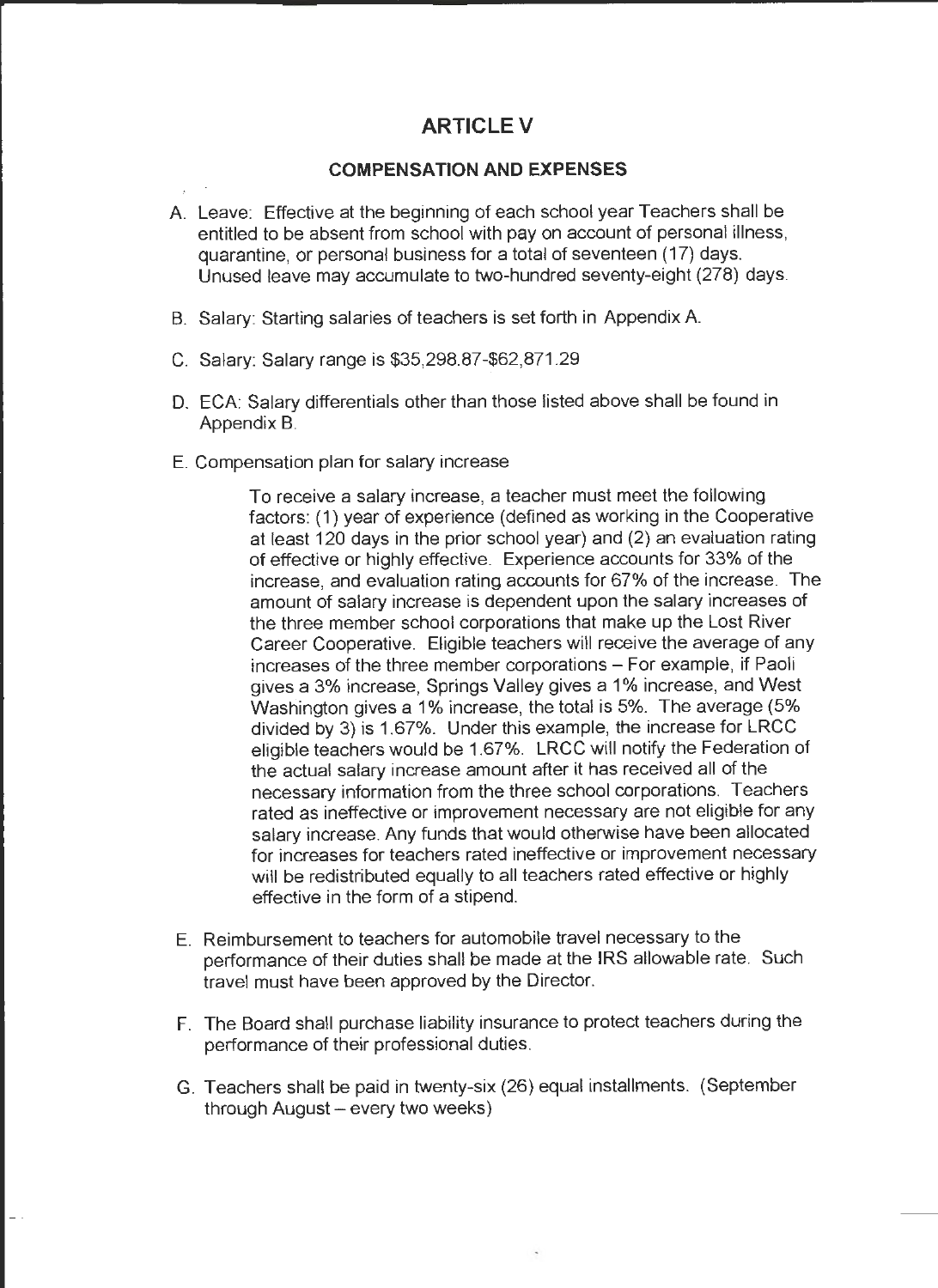- H. Initial Placement on the Salary Schedule
	- 1. A Work Place Specialist shall be placed in the Bachelor Degree Column as determined by teaching and work experience.
	- 2. A Work Place Specialist with a Bachelor Degree will be placed in the Bachelor Degree Column.
	- 3. A Work Place Specialist with a Master's Degree shall be placed in the Master's Degree Column.
	- 4. Each teacher will receive one-year (1) of experience credit for
		- a. Each year of military service up to four (4) years.
		- b. Work Place Specialist: For each three (3) years of work experience in his/her trade area above eight (8) years' work experience, he/she shall receive one (1) one year of experience credit not to exceed four (4) years of experience credit.
		- c. A teacher with a Bachelor's degree will receive one year of experience credit for each four (4) years of work experience in his/her trade or career not to exceed four (4) years of experience credit.
- I. Severance Pay: After ten (10) years continuous service in the school corporation and upon retirement after attaining at least the age of 53 years, the teacher will be compensated \$63.60/day for a maximum of 278 unused leave days.
- J. Retirees purchasing insurance: After ten (10) years continuous service in the school corporation and after retirement after attaining at least the age of fifty-three (53) years, a teacher may elect to continue in the health insurance plan of the school corporation by paying all expenses of such plan. The ability to participate ceases when the retiree becomes eligible for Medicare. To remain eligible for the insurance benefit, the early retiree must pay his/her share of the insurance package to the business office of the LRCC before the date the LRCC pays the monthly premium to the insurance company. The retiree must give notice in writing to the Director of his/her intent to retire, and to continue to participate in the group health insurance plan, no later than the last day of the school preceding the beginning of the first school year of the teacher's retirement. Both parties agree to follow state and federal laws with respect to retirees' dependents' insurance coverage.
- K. To receive early retirement benefits, a teacher must complete the school year preceding retirement. This restriction may be waived by the Board for health reasons.
- L. Section 125: Active teachers shall be permitted to participate in the benefits provided to employees by Section 125 of the Revenue Act of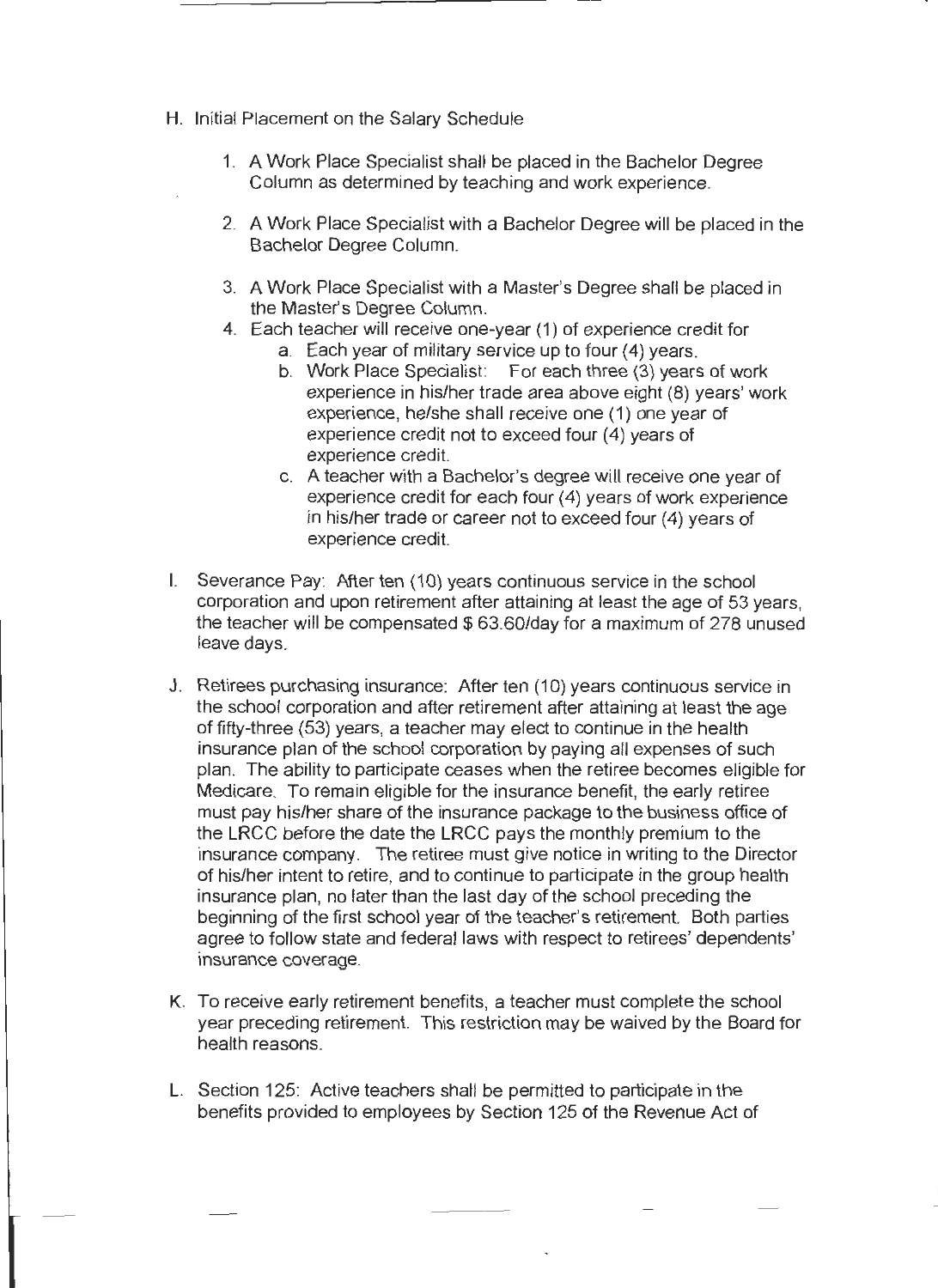1978. The Board shall have authority to pick the plan for Section 125 treatment. The Board shall pay the start-up costs, if any. The teachers shall pay administrative fees.

- M. Bridge to Social Security: A teacher who is between the age of fifty-two and one-half (52 ½) years prior to the beginning of the next school year (the first teacher day), and eligibility for full Social Security benefits and at the top of the master's schedule is eligible for Bridge to Social Security benefits. Said teacher must have completed at least ten and one-half (10 ½) years teaching at Lost River Career Cooperative or South Central Area Vocational School and have notified the school corporation (LRCC) in writing by the last day of the school year. This restriction may be waived for health reasons. The Corporation will pay the early retiree at the rate of Five Hundred Seven Dollars (\$507.00) per month in twenty-six consecutive bi-weekly payments from the date of his/her retirement from LRCC for eight and one-half (8 ½) years or until eligible for full Social Security benefits whichever is less. In addition, the Corporation shall pay on behalf of the retiree Two Hundred Seventy-Eight Dollars and 42/00 (\$278.42) per month toward the cost of the health, dental, vision and life insurance package chosen by the teacher through the month the retiree becomes eligible for Medicare. The retiree's share of the insurance premium cost, if any, will be deducted out of the retiree's bi-weekly checks.
	- 1. It is understood and agreed to that in addition to the Bridge to Social Security benefits spelled out herein, a retiring teacher shall also receive the severance pay benefits a teacher is entitled to receive.
	- 2. After giving the School Corporation official written notification of his/her intent to take retirement and in the event the retiree dies before reaching the age of qualifying for full Social Security benefits, the retiree's spouse and dependent children shall be allowed to remain in the School Corporation's health, dental, and vision insurance plans until said spouse reaches the age of qualifying for full Social Security benefits with the spouse paying 100% of the insurance premiums. It is understood and agreed to that at the time of death of the retiree, his/her spouse and dependents are frozen in coverage and no new participants (new spouse and/or new dependent children) can be added to the insurance plan in effect at the time of the retiree's death. Further, "dependent children" status shall be determined in accordance with the provisions of the insurance carriers.
	- 3. In the event of the death of an employee who has met all Bridge to Social Security qualifications but has not announced his or her retirement from teaching, the surviving spouse shall be allowed to maintain the health insurance plan of the deceased teacher until the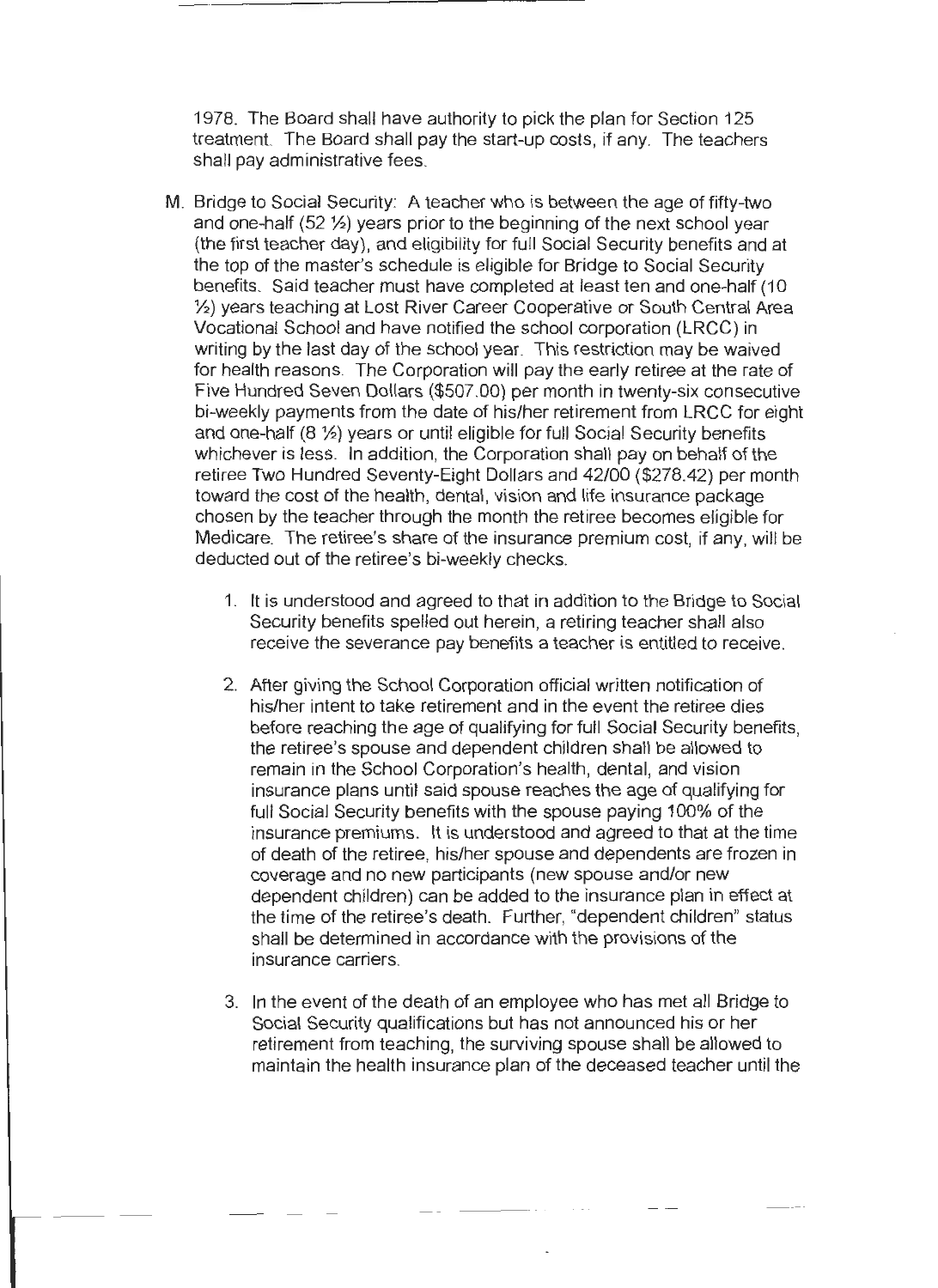surviving spouse reaches the age of qualifying for full social security benefits by paying one hundred percent (100%) of the insurance premium.

- 4. In the event that the retiree goes off of the insurance benefits when he/she reaches the age of qualifying for full Social Security benefits and in the further event the retiree's spouse is younger than the retiree, said spouse will be allowed to remain in the insurance programs (health, dental and vision) at the expense of the spouse until said spouse reaches the age of qualifying for full Social Security benefits by paying one hundred percent (100%) of the insurance premium.
- 5. It is understood and agreed to that in the event of the death of the retiree who is still receiving benefits (the monthly stipend) from the School Corporation, said benefits such retiree would have been entitled to receive had he/she survived, will be paid directly in the same manner benefits would have been paid and the retiree survived, to the surviving spouse of the deceased or the child or children of the deceased.
- 6. It is understood and agreed to that the annual Bridge to Social Security Stipend together with Severance Pay (which does not include the Bridge to Social Security Insurance benefits spelled out herein) shall not exceed the maximum annual Social Security benefit a person can receive.
- N. 403(b) Retirement Plan:
	- 1. The School Corporation shall establish a qualified retirement plan in Section 403(b). All Certified staff shall be eligible to participate in the ongoing 403(b) Plan.
	- 2. Each Teacher may elect to make a salary reduction election and make tax deferred contributions, to a 403(b) of the Internal Revenue Code (the Code) to the maximum limits allowed by the Code.
	- 3. The Board agrees to contribute One Percent (1%) of each bargaining unit member's base salary into each individuals separate 403(b) account for teachers under contract in 2010-2011 who are not eligible for "bridge to social security" Retroactive to 2008-2009. Teacher will be eligible for contribution from Lost River. Career Cooperative entering the third consecutive contract and holding a Work Place II Teaching License or Indiana Teaching License. The Board shall make equal monthly contributions throughout the school year, and will complete its contributions on or before August 1 of each succeeding year.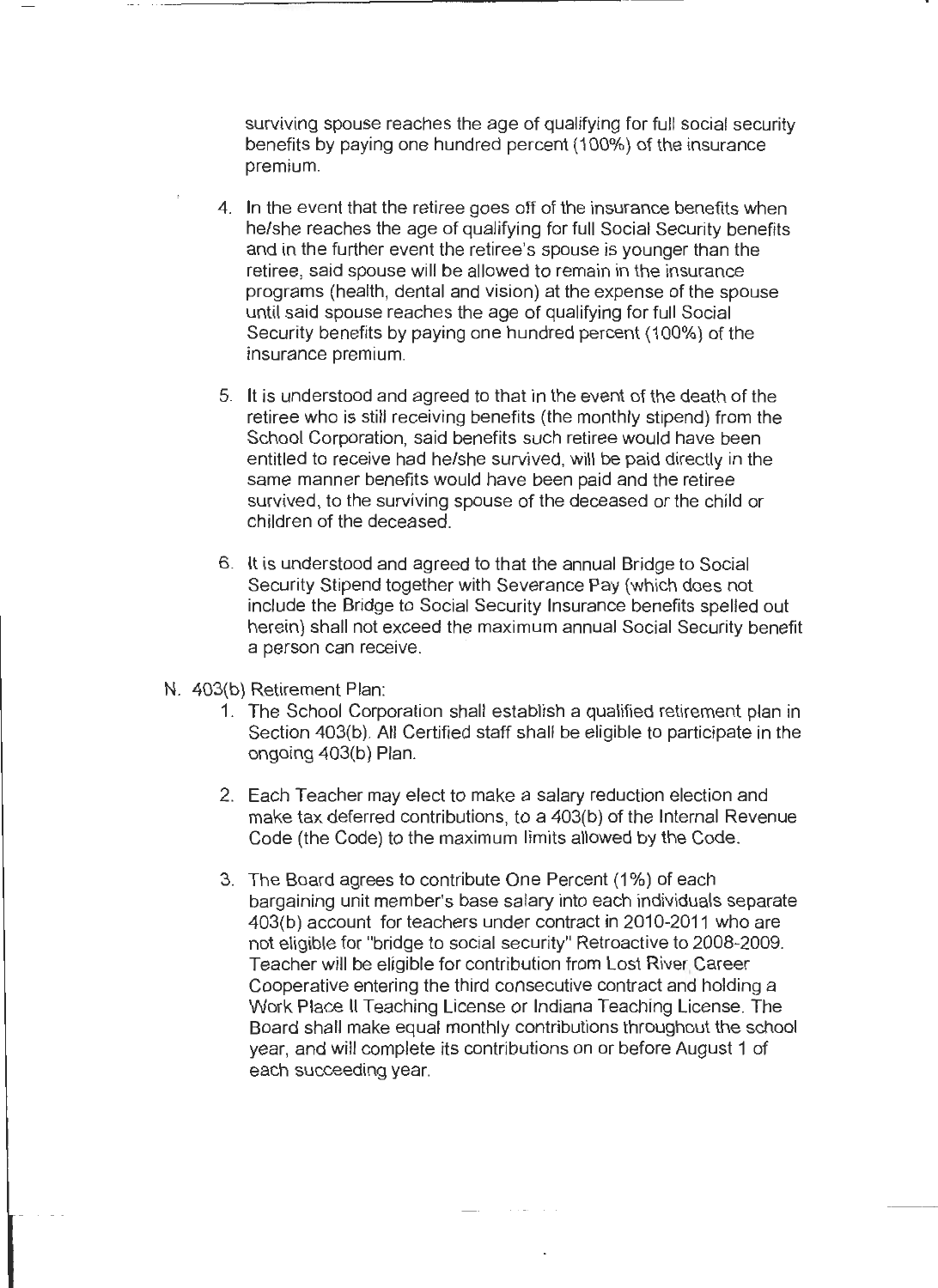- 4. The single investment vendor for the 403(b) account shall be chosen by mutual agreement between the Board and the association, There shall be no cost to Lost River Career Cooperative to administer this program. There will be no commingling of accounts and each Employee may determine how his or her account shall be invested among the investment options made available by the investment vendor for the 403(b) Plan.
- 5. After ten (10) continuous years of service in the School Corporation, a Teacher who is between the age of fifty-three (53) years and eligibility for full Social Security benefits is eligible for Post-Separation 403(b) benefits.
- 6. Authorized leaves of absence shall not be considered a break in continuous employment.
- 7. A Teacher who is not fully vested in this program and who voluntarily resigns or is terminated shall forfeit all contributions made by the board but retain personal contributions made to 403(b) from payroll deductions. Any forfeited amounts shall be returned to the School Corporation.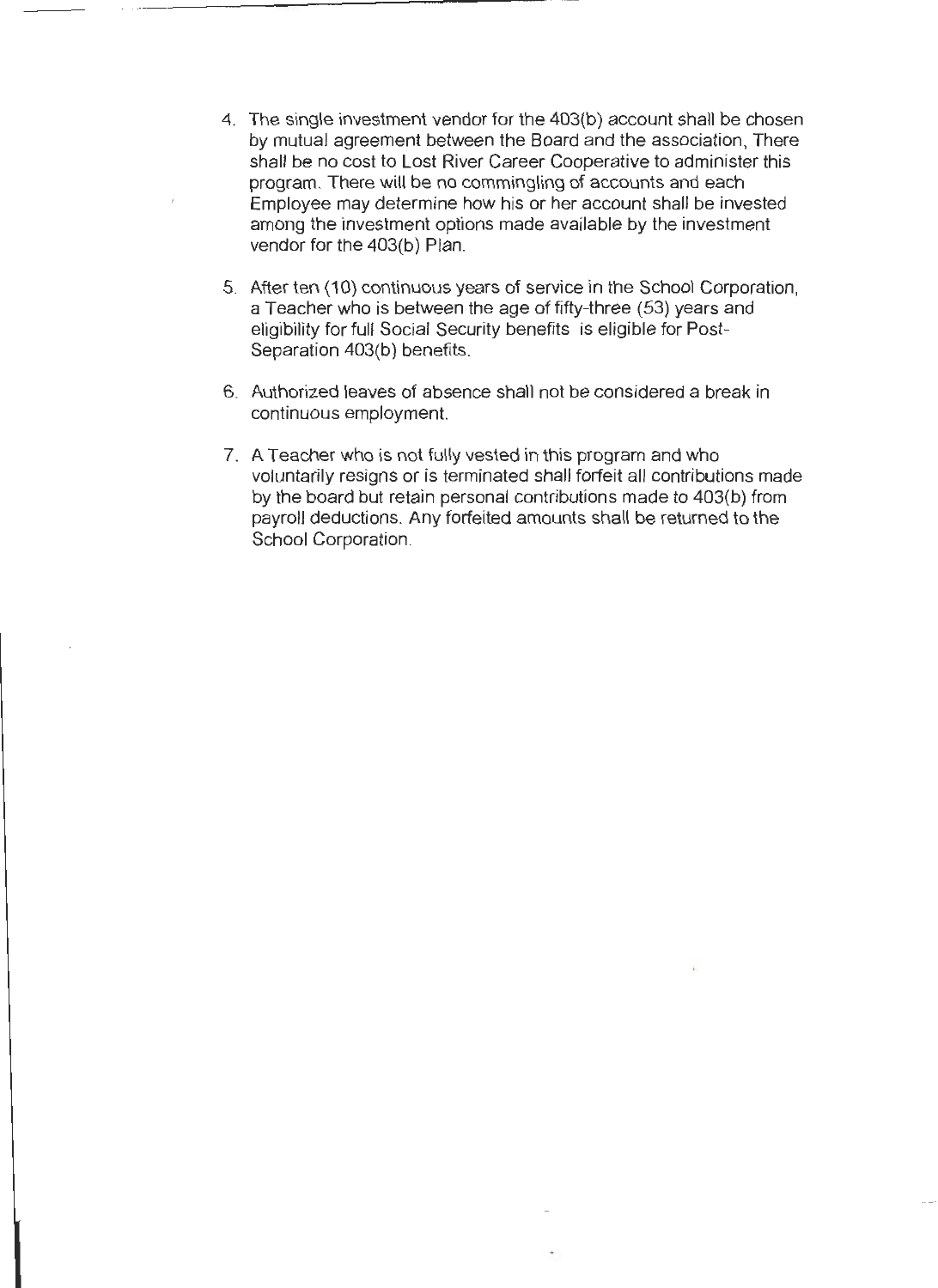## **ARTICLE VI**

This Agreement shall be effective as of July 1, 2018 and continue in effect through June 30, 2019. This agreement shall not be extended orally and it is expressly understood that it shall expire on the date indicated.

It is agreed that the conditions set forth within this contract have been settled, unless referenced to averages of participating schools. When participating schools settle their contracts, then averages can be calculated, at which time all areas of the contract with reference to averages of the participating schools will become effective immediately.

This agreement is made and entered into as of this 15th day of November 2017, by and between the Governing Board of the Lost River Career Cooperative, Counties of Orange and Washington, State of Indiana, Party of the First Part, heretofore referred to as the "Board" and Lost River Career Cooperative Federation of Teachers, Party of the Second Part, heretofore referred to as the "Federation."

**GOVERNING** BOARD, LOST RIVER CAREER COOPERATIVE

welk hiser

sident of Board

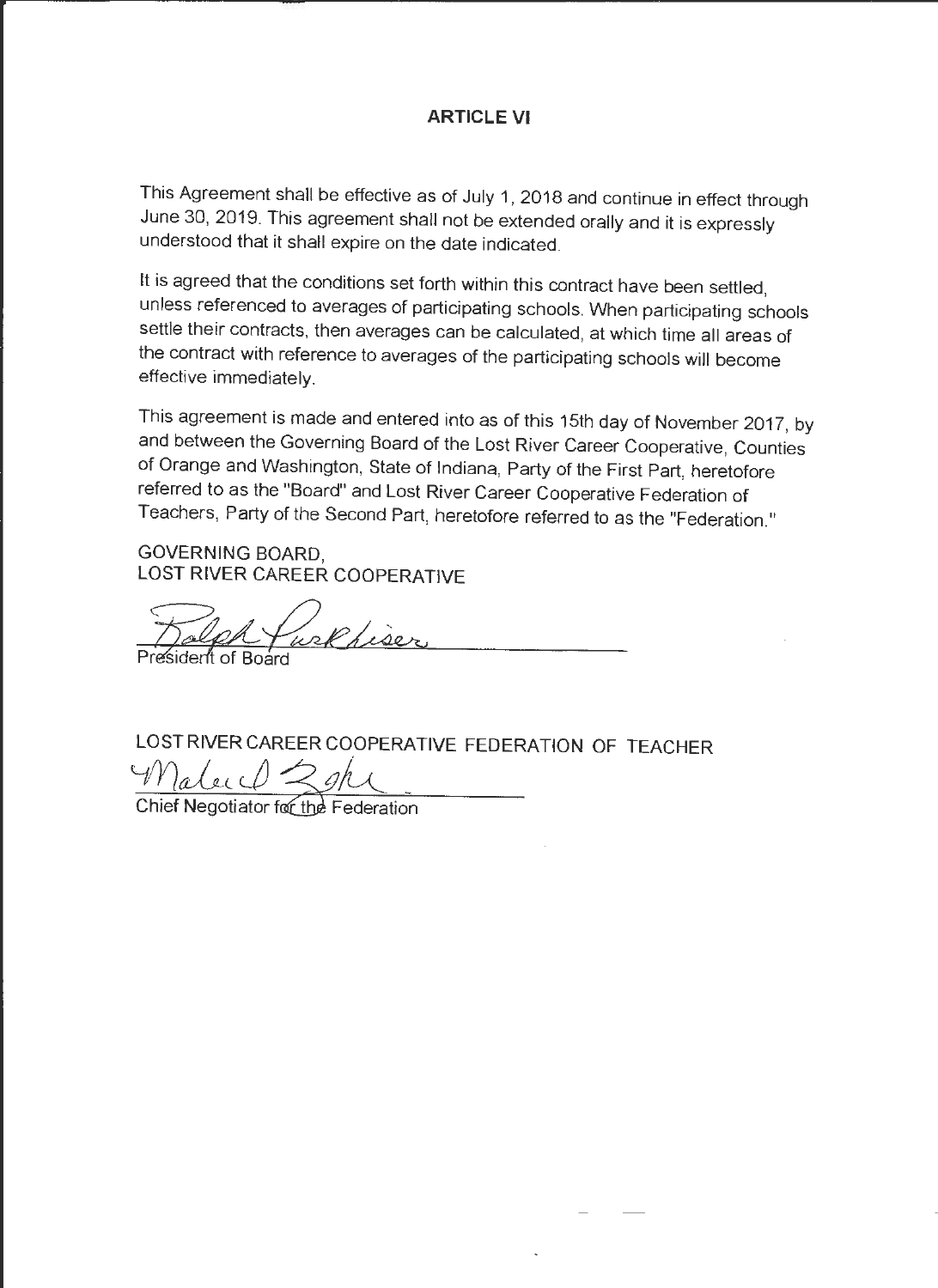#### APPENDIX A - HIRING SCHEDULE

|  | <b>BS Daily Rate</b> |  |  | BS Salary* |
|--|----------------------|--|--|------------|
|--|----------------------|--|--|------------|

**MS Salary\*** 

**MS Daily Rate** 

| <b>Experience</b> |              |                 |              |     |           |
|-------------------|--------------|-----------------|--------------|-----|-----------|
|                   |              |                 |              |     |           |
| 0                 | \$<br>192.89 | \$<br>35,298.87 | \$<br>198.63 | \$  | 39,502.38 |
| $\mathbf 1$       | \$<br>196.34 | \$<br>35,930.22 | \$<br>204.36 | \$  | 40,552.28 |
| $\overline{2}$    | \$<br>199.79 | \$<br>36,561.57 | \$<br>206.12 | \$  | 37,719.96 |
| 3                 | \$<br>203.23 | \$<br>37,191.09 | \$<br>215.86 | \$  | 39,502.38 |
| 4                 | \$<br>206.66 | \$<br>37,818.78 | \$<br>221.60 | \$. | 40,552.80 |
| 5                 | \$<br>210.11 | \$<br>38,450.13 | \$<br>227.34 | \$. | 41,603.22 |
| 6                 | \$<br>213.58 | \$<br>39,085.14 | \$<br>233.09 | \$. | 42,655.47 |
| $\overline{7}$    | \$<br>217.01 | \$<br>39,712.83 | \$<br>238.82 | \$  | 43,704.06 |
| 8                 | \$<br>220.46 | \$<br>40,344.18 | \$<br>244.55 | \$. | 44,752.65 |
| 9                 | \$<br>221.80 | \$<br>40,589.94 | \$<br>250.30 | \$. | 45,804.49 |
| 10                | \$<br>227.34 | \$<br>41,603.22 | \$<br>256.02 | \$  | 46,851.66 |
| 11                | \$<br>230.80 | \$<br>42,236.40 | \$<br>261.79 | \$. | 47,907.57 |
| 12                | \$<br>234.24 | \$<br>42,865.92 | \$<br>267.54 | \$. | 48,959.82 |
| 13                | \$<br>237.67 | \$<br>43,493.61 | \$<br>273.27 | \$  | 50,008.41 |
| 14                | \$<br>241.13 | \$<br>44,126.79 | \$<br>279.01 | \$  | 51,058.83 |
| 15                | \$<br>246.85 | \$<br>45,173.55 | \$<br>287.60 | \$  | 52,630.80 |
| 16                | \$<br>252.60 | \$<br>46,225.58 | \$<br>295.09 | \$  | 54,001.47 |
| 17                | \$<br>258.34 | \$<br>47,276.22 | \$<br>303.12 | \$  | 55,470.96 |
| 18                | \$<br>264.08 | \$<br>48,326.64 | \$<br>311.16 | \$  | 56,942.28 |
| 19                | \$<br>269.82 | \$<br>49,377.06 | \$<br>319.20 | \$  | 58,413.60 |
| 20                | \$<br>275.57 | \$<br>50,429.31 | \$<br>326.59 | \$  | 59,765.97 |
|                   |              |                 |              |     |           |
| *183 Days         |              |                 |              |     |           |

\* The number of days was not bargained and is included solely for informational purposes.

In addition to the salaries set forth, three (3%) of the amount to be paid a teacher under the Salary Schedule shall be paid to the Teachers' Retirement Fund by the school.

Beginning October 1, of each school year, the school shall contribute per month toward a health insurance plan as follows: \$ 590.00-per month per employee.

All retroactive payments will be made as early as is feasible or as requested by lump sum.

Any supplementary service contract will be paid when completed. The Board shall pay all but one (\$1 .00) Dollar of \$85,000 term life insurance policy for each teacher under contract.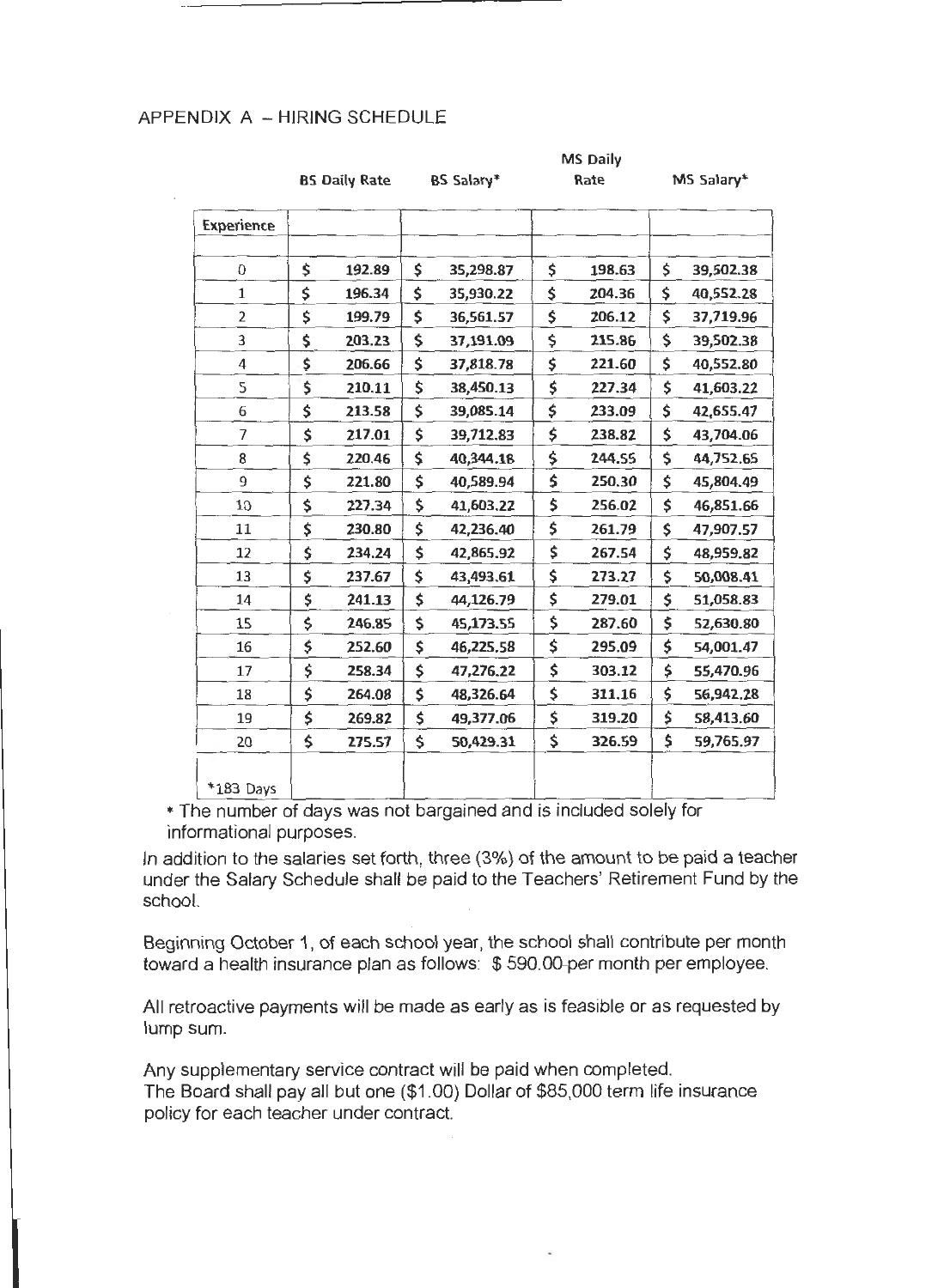If the teacher leaves the employment of the School Corporation by resignation or termination with cause, insurance benefits shall not continue. The Board shall pay all but one (\$1.00) of a long term disability program to be chosen by the Board but equivalent in scope and coverage to the plan submitted by the teachers.

Termination without cause permits the teacher to receive benefits through the next July 31.

Should the full stipend not be utilized by a member for their health insurance, remaining dollars will be put into a Health Savings Card for the member's use.

APPENDIX B. - EXTRA-CURRICULAR SALARY SCHEDULE

State recognized CTSO sponsor Ex. Skills USA, BPA, HOSA, Sea Perch--------\$500

For any Skills USA-VICA, BPLA, BPA, HOSA, FFA, DECA, FCCLA or any other State recognized CTSO contest above the Indiana state level, the advisor shall receive his /her daily rate of pay for days actually involved in advising outside of regular contracted days plus \$25 per day expense money plus approved travel reimbursement.